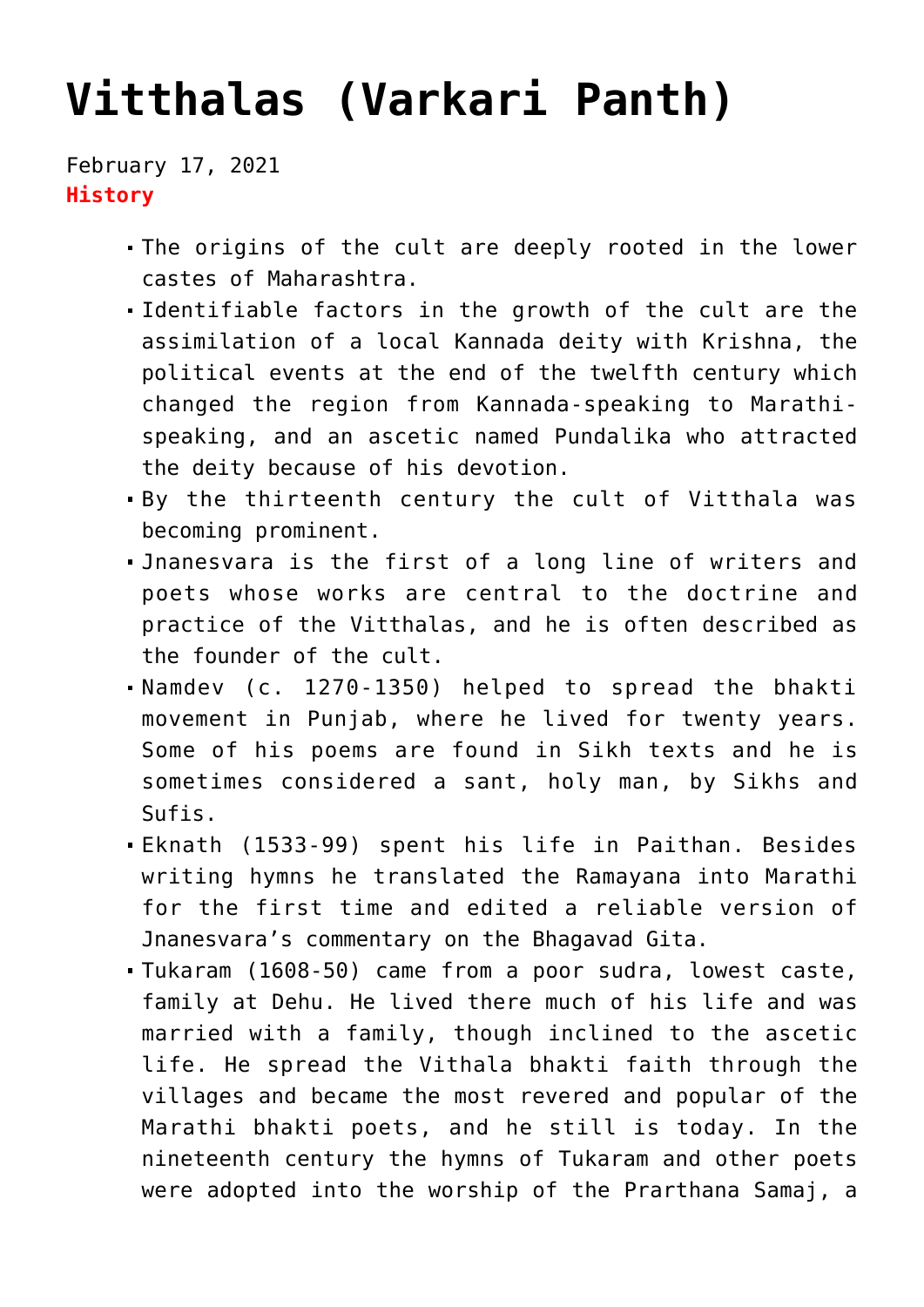Hindu reform group based in Bombay (see separate entry).

One result of the Marathi poets was the starting of a nationalist movement against the Mughals. The pilgrimages helped to generate nationalist feeling. Some of the poets were more than indirectly involved. Ramdas (1608-81) was militantly nationalistic and he was the guru of Sivaji, leader of Maratha resistance to the Mughals.

#### **Headquarter**

Pandharpur, Maharashtra, India.

#### **Followers**

These are mainly low caste householders, as were the poet-saints. Caste distinctions are minimised, especially during pilgrimages.

## **Symbols**

The cult of the original deity, the Kannada hero assimilated with Krishna, was focused on a memorial stone in Pandharpur. The Vitthalas are united in the annual pilgrimage to Pandhapur.

### **Doctrines**

- The cult of Vitthala is part of the bhakti devotional movement. Its deity, Vitthala or Vithoba, was originally a Kannada hero in the south of Maharashtra around whom a cult developed.
- The cult was pastoral and so was assimilated with Krishna. Therefore the Vitthalas are a Vaishnavite bhakti cult.
- The bhakti devotional doctrine of the Vitthalas is based on a succession of writers and poets.
	- First is Jnanesvara with many devotional hymns and a commentary on the Bhagavad Gita. He is followed by poets that wrote in Marathi.